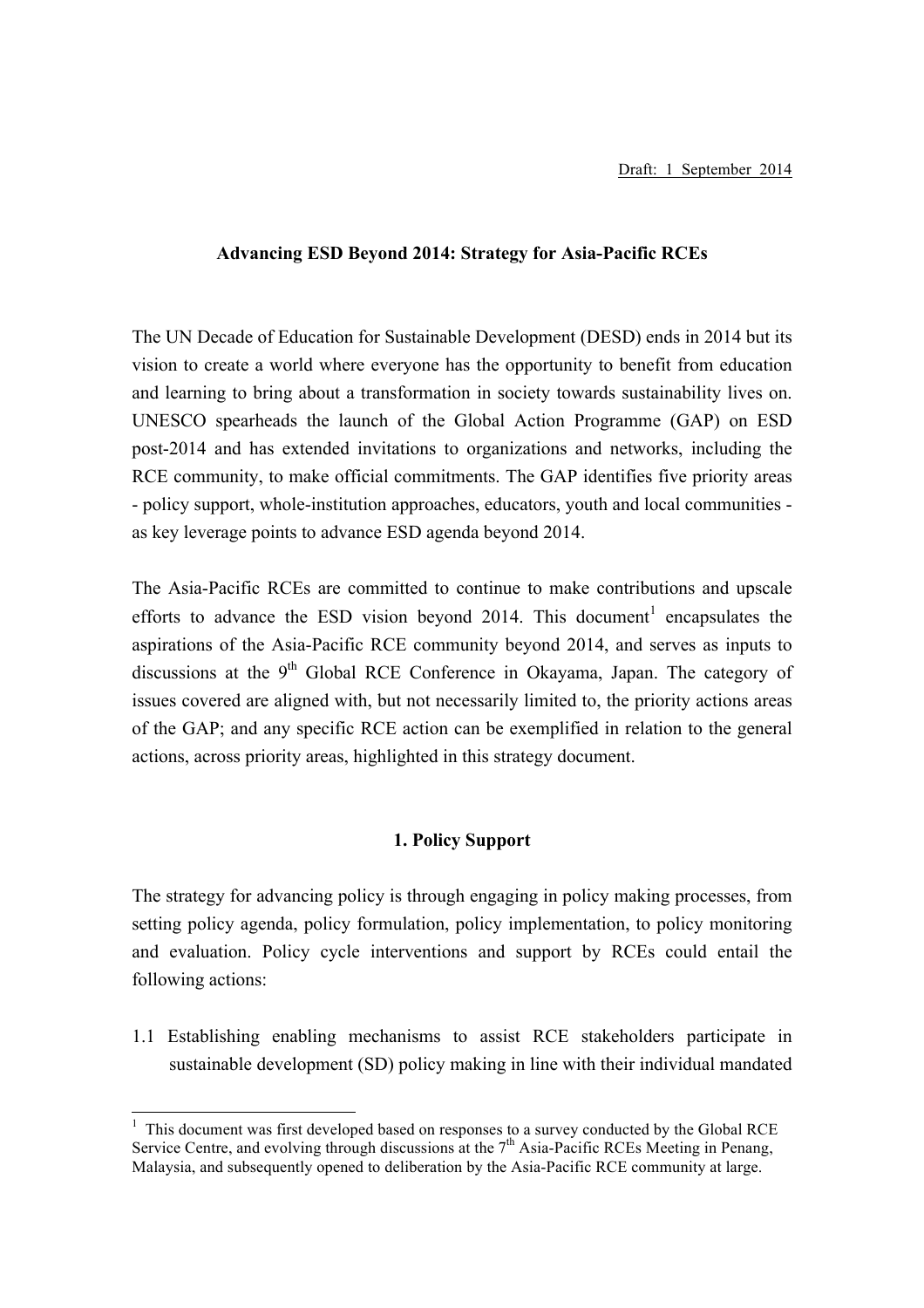areas of concern. Diversity of the RCE membership, and having close linkages with education organizations, broaden the scope to which SD could be disseminated and implemented.

- 1.2 Networking and building linkages with stakeholders governmental and non-governmental – to provide value added role in advancing ESD. Networking include across RCEs in Asia-Pacific, sharing experiences on policy influence.
- 1.3 Promoting ESD as national programmes, through, for example, the Ministry of Education or Ministry of the Environment, or at best, coordination between these ministries, with support from other related ministries; promoting ESD actions at the ministry level would possibly sustain ESD-based existing programmes. Regionally-based RCEs could coordinate actions to engage policymakers to put these programmes into practice.
- 1.4 Assisting in strategic and action planning workshops for policymaking, and institutionalizing implementation of ESD in member organizations.
- 1.5 Engaging in policy advocacy to infuse the ESD concept into mainstreaming school curricula through the government.
- 1.6 Developing policy through locally-based collaboration and community engagement principle of the RCE model, with a process for working together, keeping the activities responsive and accountable to the contributing communities. A framework that ensures that local/regional initiatives are in dynamic engagement with national policies will bring vitality and responsiveness to the policy process. A system of national policy accountability to communities implementing such education and learning programmes will be a great catalyst for bringing ESD into national education policy.
- 1.7 Creating education initiatives for sustainability in education policy environment. There may be provision for education for sustainability but there is poor level of teacher education engagement in mainstream education.
- 1.8 Contributing to policy research, including review and analysis of issues. Being a diverse multi-stakeholder network, the incorporation of various stakeholders' concerns and on-ground reality can help push, shape and guide policy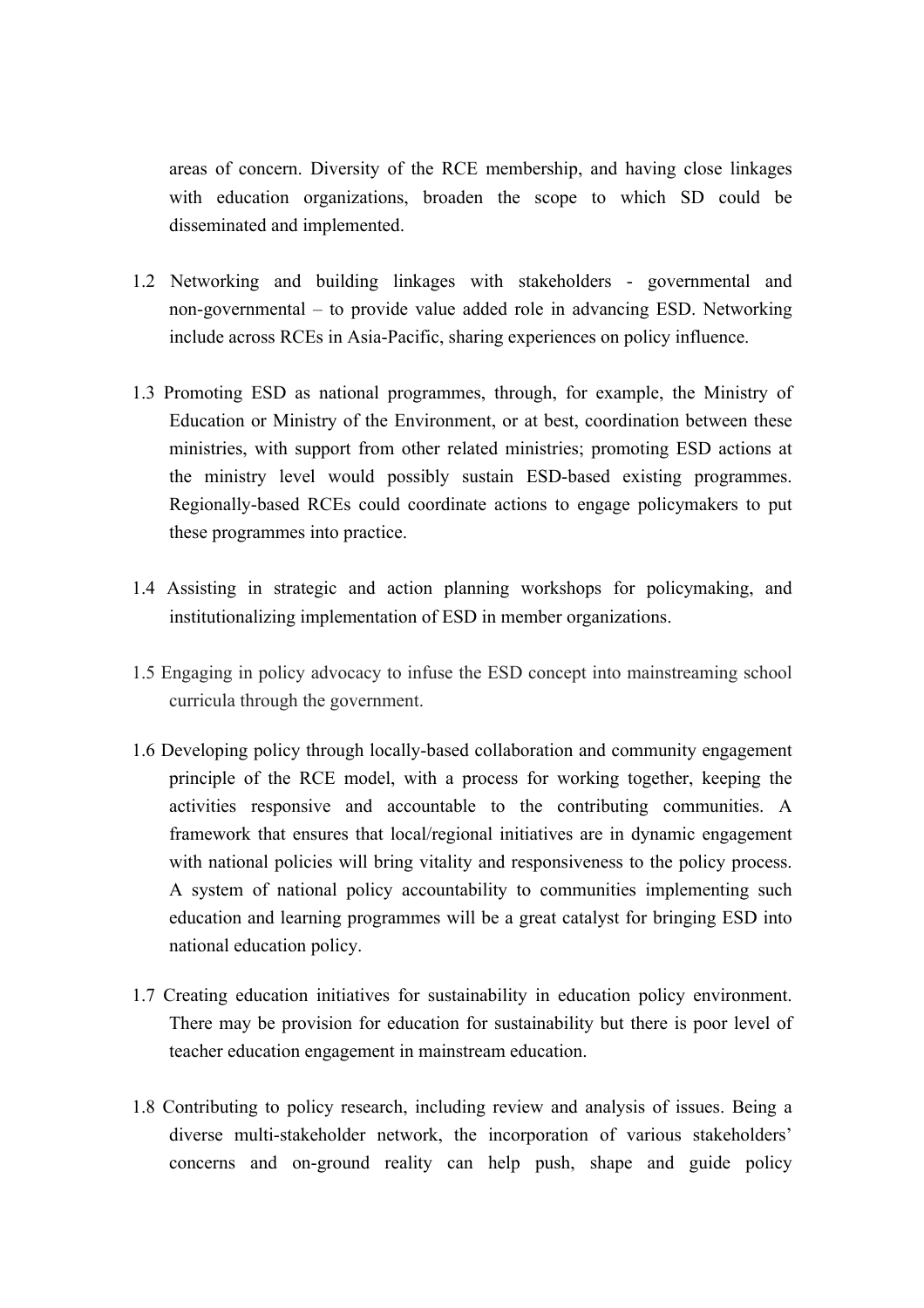formulation/revision, if and where necessary. This will ensure that public policy is inclusive and is in sync with the current situation.

1.9 Creating tangible benchmarks on local and global concerns, identifying important indicators, and also serving as a monitoring and evaluation body to check implementation progress and impact.

# **2. Whole-Institution Approaches**

The strategy for transforming learning and training environments is through engaging the whole institution, from central to distributed leadership to education actors at all levels, in developing a vision and plan for reorientation of the institution. This requires actions that include the following:

- 2.1 Sponsoring seminars and training programmes for the integration of SD in the curriculum, both in basic and tertiary education levels. This increases the capacity of educators and trainers who are instrumental for the continued and sustained implementation of SD. Moreover, it could also mobilize its non-learning institution members to integrate SD in their information drive as part of their mandated function.
- 2.2 Engaging in works/projects documenting and showcasing experiences so that a rich database can be assimilated sensitive to context and locally-specific challenges in order to contribute to cross-learning and knowledge sharing.
- 2.3 Engaging in demonstrating models for whole-institution approaches through various programmes, and changing mindsets of administrators and educators. A three-tier action plan would help: policy intervention at the curricular level; sensitization of administrators and training and capacity building of teachers; and demonstration through handholding at the ground level through piloting.

# **3. Educators**

The strategy for building capacities of educators and trainers is through engaging in conducting courses and training programmes, both formal and informal, and in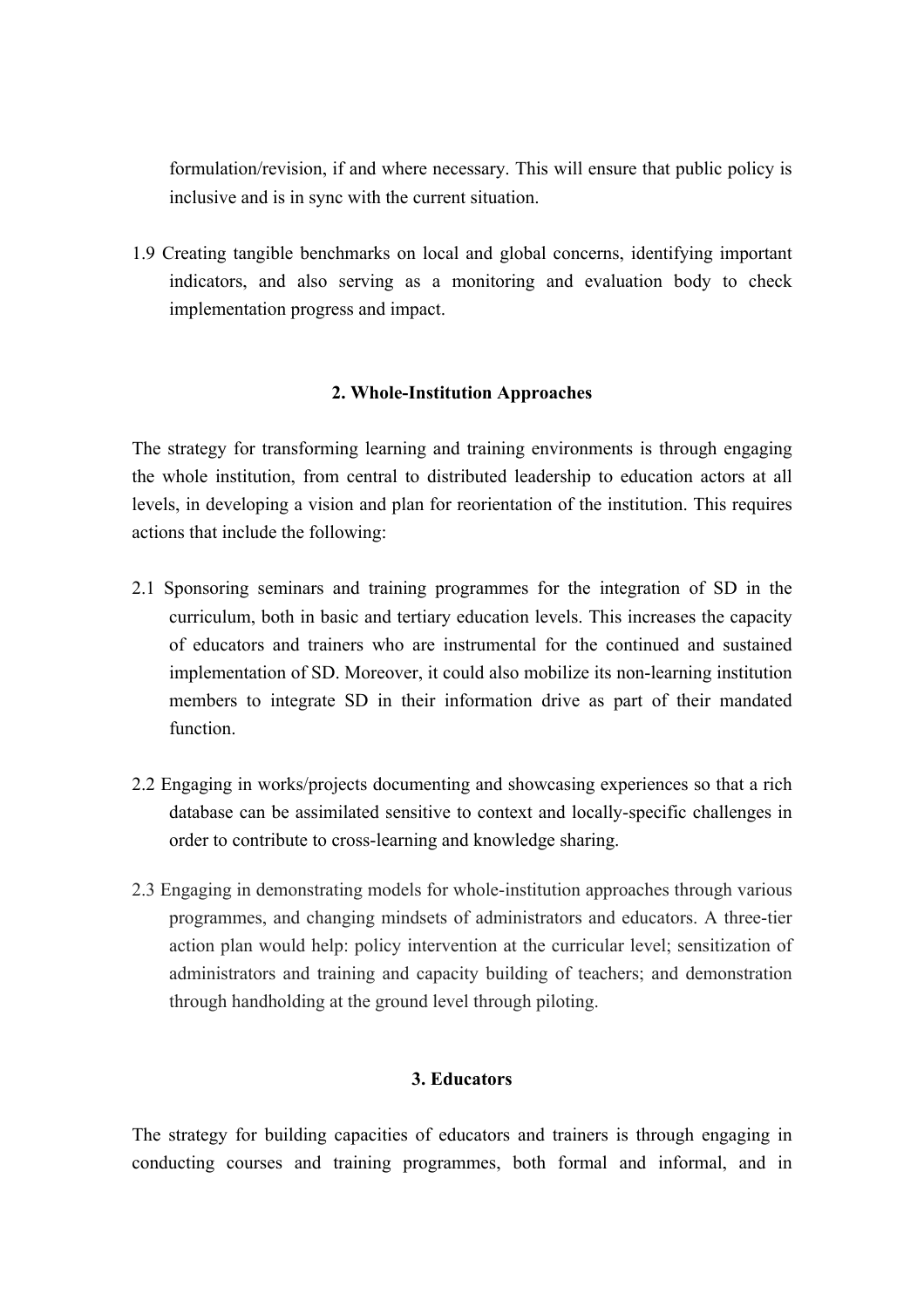developing ESD learning materials, and to ensure that educators are open to different epistemologies. This requires actions that include the following:

- 3.1 Building capacity and training educators at various levels and forms. Due to the presence of formal, non-formal and informal education actors in the network, including those from the private sector, the ability to engage with educators should be possible and more importantly, impactful. Successful methods and modules could be documented to enable knowledge sharing and learning.
- 3.2 Working closely with educators in addressing the needs of the students, providing innovative solutions for schools; and engaging in building capacity of students and teachers by various modes and medium on ESD.
- 3.3 Developing training modules for educators on SD and ESD competencies, including how to integrate SD issues into courses. The pre-service and in-service trainings received by the teachers so far may have been for one discipline. ESD is essentially a multi-disciplinary approach, which may be new to the teachers who may have been trained on conventional approaches.

### **4. Youth**

The strategy for empowering and mobilizing youth is through giving opportunities for youth leadership, to become change agents in societal transformation through various youth activities and innovative approaches, and to create an environment whereby youth come to RCEs to participate in ESD actions. This requires actions that include the following:

- 4.1 Guiding and facilitating the formation of youth networks in collaboration with schools and universities under the identified RCE domains of work.
- 4.2 Providing a platform for youth to interact, exchange and also collaborate on projects of mutual interests; and playing a key role in bringing together a network of youth.
- 4.3 Developing leadership programmes for youth in areas of sustainability and entrepreneurship, as well as in intergenerational learning processes and issues in sustainable development.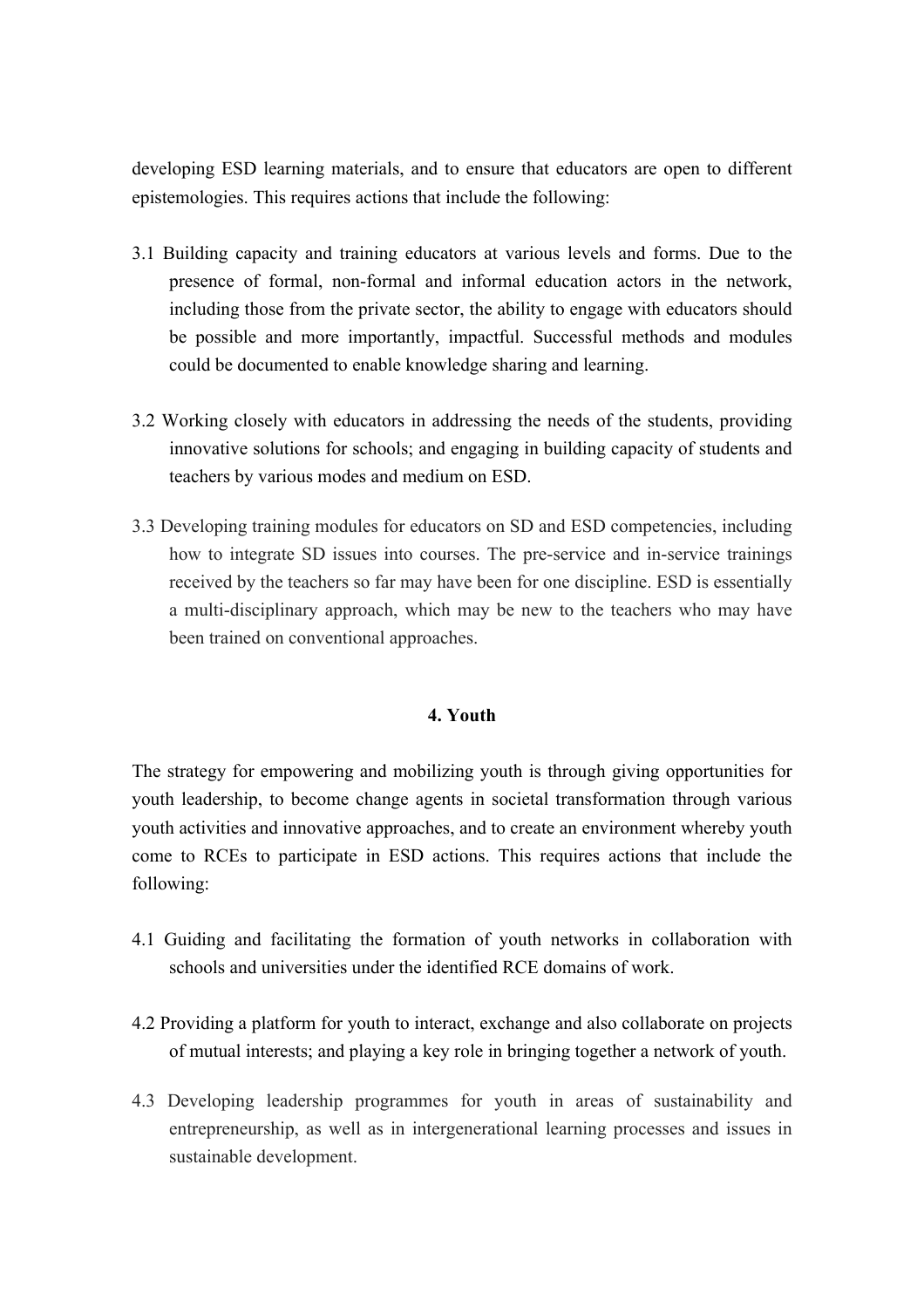4.4 Hosting of youth interns and volunteers to engage in ESD activities. Constituent educational institutions source interns/volunteers to the RCE secretariat, and based on the need, the secretariat can engage them in various programmes in partnership with other member organizations.

### **5. Local Communities**

The strategy for accelerating sustainable solutions at the local level is through widening the diversity of stakeholders, inclusive participation, assisting the socially vulnerable and marginalized groups in society, promoting mutual learning, and working with other like-minded networks. This requires actions that include the following:

- 5.1 Adopting local communities, building synergies in their areas of operation, and driving work around their thrust areas so as to generate and scale-up actions, especially in enhancing the weaker sections of communities.
- 5.2 Engaging the local communities. RCE partners are bringing in expertise of handling different stakeholder groups. The competencies needed to handle livelihood focused programmes or school focused programmes may be different.
- 5.3 Linking communities to each school/ educational institution for sustainability of the institution; for this essentially the government has to take the lead; and directly reaching out to communities for sustainability issues of the community.
- 5.4 Working with local communities, in partnership with colleges or higher education institutions. The faculty and students benefit from the opportunities of learning through real-life projects and interactions. Communities benefit from the structured and professional approach to specific projects that university or college faculty and students provide.
- 5.5 Supporting the participatory ESD process in the local government, by helping develop systems at the municipal authority, enhancing community participation in the process by outreach work, as well as documentation of and research about different elements of the ESD process. The experiences of facilitating the partnership between educators, youth, the local authorities, and communities in projects can give valuable insights into multi-stakeholder action learning.